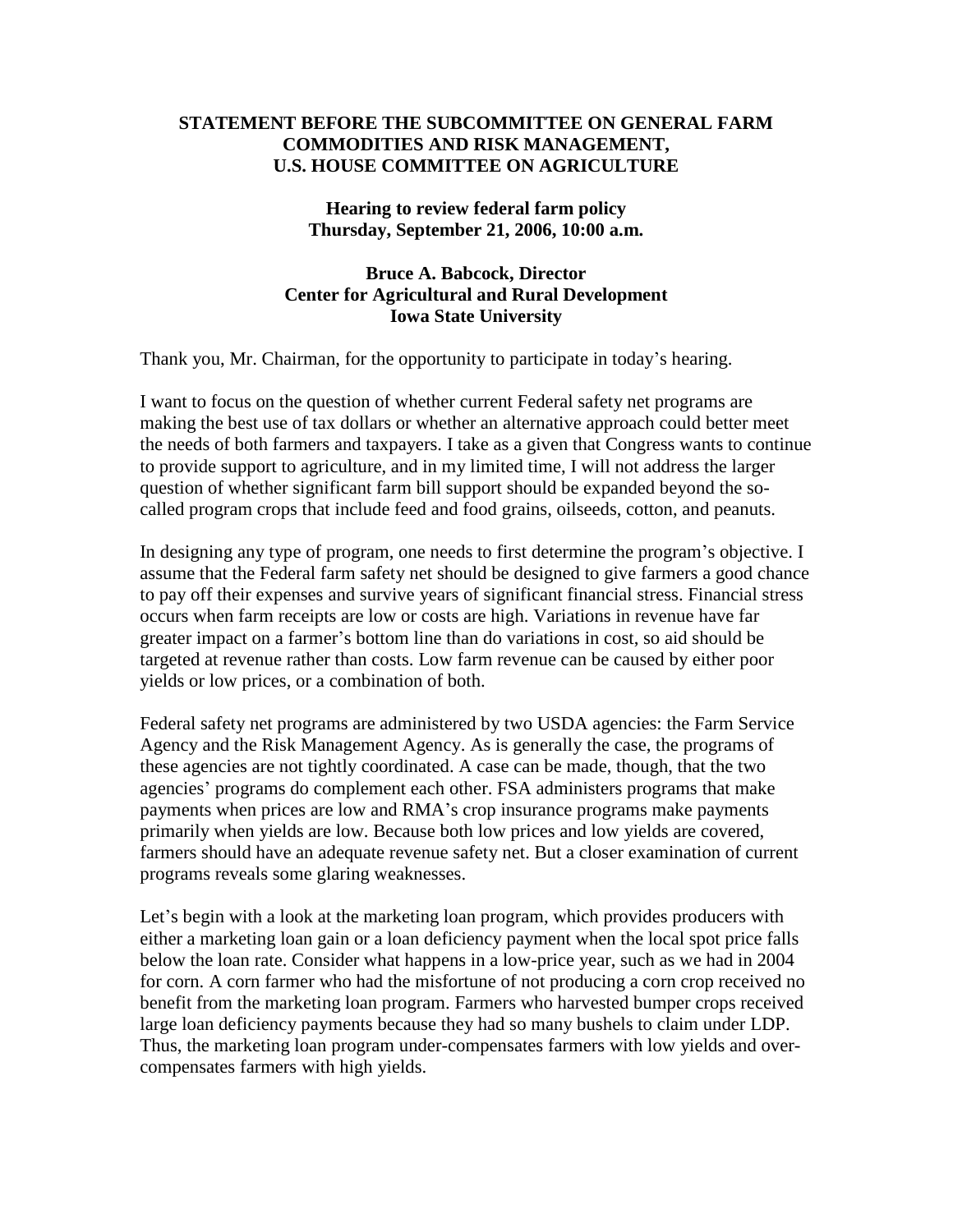Over-compensation occurs for two reasons. First, because no payment offset is made for those farmers who have bumper crops to sell, net farm income actually increases in lowprice, high-production years. Furthermore, in these high-production years, the price at which marketing loan gains and LDPs are calculated is generally much lower than the price at which the crop is actually sold. That is, on average, the program over-protects most farmers in low-price years.

Some believe crop insurance prevents under-compensation by making up for low yields. In 2006, farmers bought federal crop insurance on 194 million acres of program crops. The average coverage level on these insured acres is approximately 70%. This means that, on average, farmers will not receive any insurance coverage until they have experienced a 30% loss. And in most regions, the actual deductible is much greater than 30% because the yield used to calculate the insurance guarantee is much lower than what farmers expect to harvest. Furthermore, nearly 25% of program crop acreage is not insured. Taken together, these statistics means that less than 60% of the expected market value of program crops is insured. The lack of insurance on at least 40% of market value is perhaps why the call for ad hoc disaster assistance programs is so persistent.

To summarize, taken together, FSA's price protection programs and RMA's crop insurance programs do provide valuable tools for farmers to manage their risks. But the provided coverage often misses the mark and costs are high. Marketing loan programs pay, on average, more than is needed to compensate farmers for price declines. And the net cost to taxpayers of the crop insurance program from 2001 to 2005 has been \$15.1 billion. Fully 42% of this \$15.1 billion flowed to crop insurance companies through underwriting gains (\$2.5 billion) and operating expenses (\$3.8 billion). To put it another way, it has cost taxpayers \$1.71 for each dollar of producer benefit from the crop insurance program.

It may seem odd that I am focusing on the crop insurance program at a Farm Bill hearing. But a better farm safety net could be created if the best ideas from crop insurance were combined with the most effective approaches from Title I of the current farm bill.

The first step is to recognize that under- and over-compensation can be minimized by targeting farm programs directly at low revenue rather than at low prices. It makes sense that a target revenue program would be more efficient at protecting revenue than either a target price program or a combination of a target price and crop insurance.

Next we would need to decide if the target revenue program should target actual farm revenue or a more aggregate measure of revenue, such as revenue at the county or state level. The advantage of targeting farm revenue is that payments would reflect actual farm losses. But there are many disadvantages. Farm-level losses are costly to monitor and verify. The program would be open to the same fraud and abuse as the current crop insurance program. Also, for a given coverage level, farm-level programs cost much more than programs at a more aggregate level of coverage, such as the county, the crop reporting district, or the state.